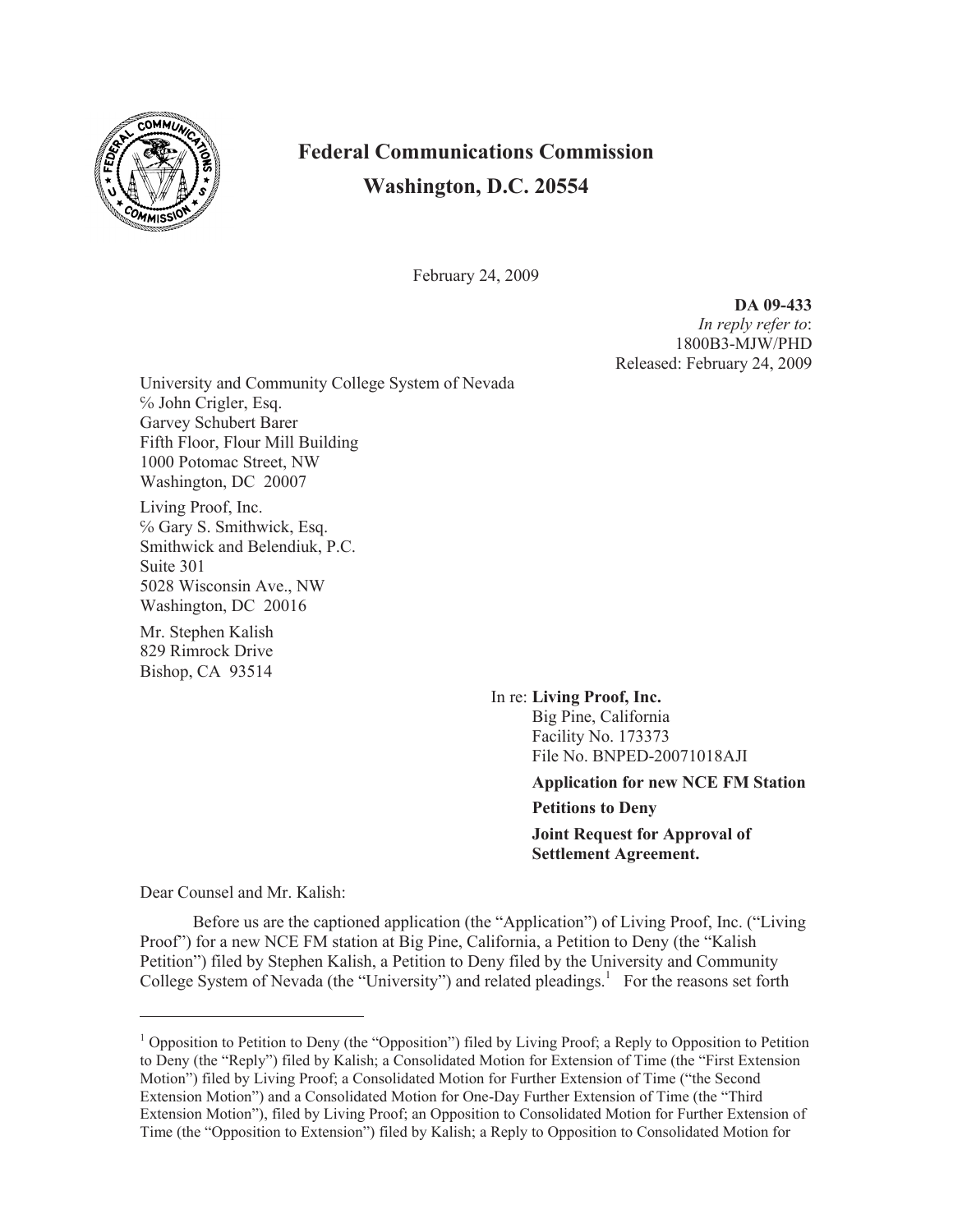below, we deny the University Petition, deny the Kalish Petition, grant the First, Second and Third Extension Motions, grant the Joint Request, and grant the Application, as amended.

**Background.** The University alleges that Living Proof's proposed station would cause interference to its FM translator station, K215BQ, Bishop, California.<sup>2</sup> It also claims that Living Proof lacks reasonable assurance of site availability<sup>3</sup> and that there are defects in Living Proof's local newspaper public notice that the Application had been filed.<sup>4</sup>

Kalish alleges that Living Proof falsely certified that it would comply with the local public notice publication requirements of Section 73.3580 of the Commission's Rules (the "Rules")<sup>5</sup> and misrepresented that Kalish was engaged in settlement negotiations with Living Proof and the University.<sup>6</sup> These matters, in combination, Kalish claims, show that Living Proof lacks "forthrightness and candor"<sup>7</sup> and has made a "possible material misrepresentation."<sup>8</sup> Therefore, Kalish argues that the Application should be dismissed with prejudice.<sup>9</sup> Finally, in his Reply, Kalish alleges that Living Proof violated Section 73.3526(e)(2)<sup>10</sup> of the Rules by not placing, in the Living Proof local public inspection file, a statement that the University and Kalish had filed Petitions to Deny, and a list of the names and addresses of the Petitioners.<sup>11</sup>

Living Proof claims that its defective local public notice was attributable to a "scrivener's  $error<sup>12</sup>$  and that it subsequently published a correct notice. It argues that the Commission does

2 *See* University Petition at 1.

4 *See id.* at 3.

5 47 C.F.R. § 73.3580. *See* Application, Section II, Item 12 ("Local Public Notice: The applicant certifies compliance with the public notice requirements of 47 C.F.R. § 73.3580."). Kalish asserts, and Living Proof does not dispute, that the initial local public notice of the filing of the Application was published five days after the thirty-day period specified in 47 C.F.R. § 73.3580(c) and did not contain information on the power and antenna height of the proposed station as required by 47 C.F.R. § 73.3580(f)(5).

<sup>6</sup> In the Second Extension Motion, Living Proof represented that "[t]he parties have been discussing a resolution of the matter." Second Extension Motion at 1. Kalish, however, asserts that he "has never heard from [Living Proof's] counsel of any settlement offer or engaged in any resolution discussions with applicant's counsel whatsoever." Opposition to Extension at 1.

8 *Id.* at 1.

<sup>12</sup> Opposition at 3. (Living Proof asserts that the error was made "by a paralegal employed by [Living] Proof's] former counsel.")

Further Extension of Time (the "Reply to Opposition to Extension Motion") filed by Living Proof; and a Joint Request for Approval of Settlement Agreement (the "Joint Request") filed by Living Proof and the University. The Commission does not routinely grant extensions of time in which to file pleadings. *See* 47 C.F.R. § 1.46(a). It has done so, however, when, as here, parties require additional time to conclude a settlement agreement. *See*, *e.g., Port Huron Family Radio, Inc.*, Memorandum Opinion and Order, 4 FCC Rcd 5617 (Rev. Bd. 1989). Accordingly, we grant the First, Second and Third Extension Motions. We dismiss Living Proof's Reply to Opposition to Extension Motion because  $\S$  1.45(d) of the Commission's Rules ("Rules") makes no provision for the submission of replies to oppositions to motions. *See* 47 C.F.R.  $§$  1.45(d).

<sup>3</sup> *Id.* at 1-2.

<sup>7</sup> Reply at 4.

<sup>9</sup> See *id*. at 8.

 $10$  47 C.F.R. § 73.3526(e)(2).

<sup>&</sup>lt;sup>11</sup> See Kalish Reply at 6 and Exhibit C.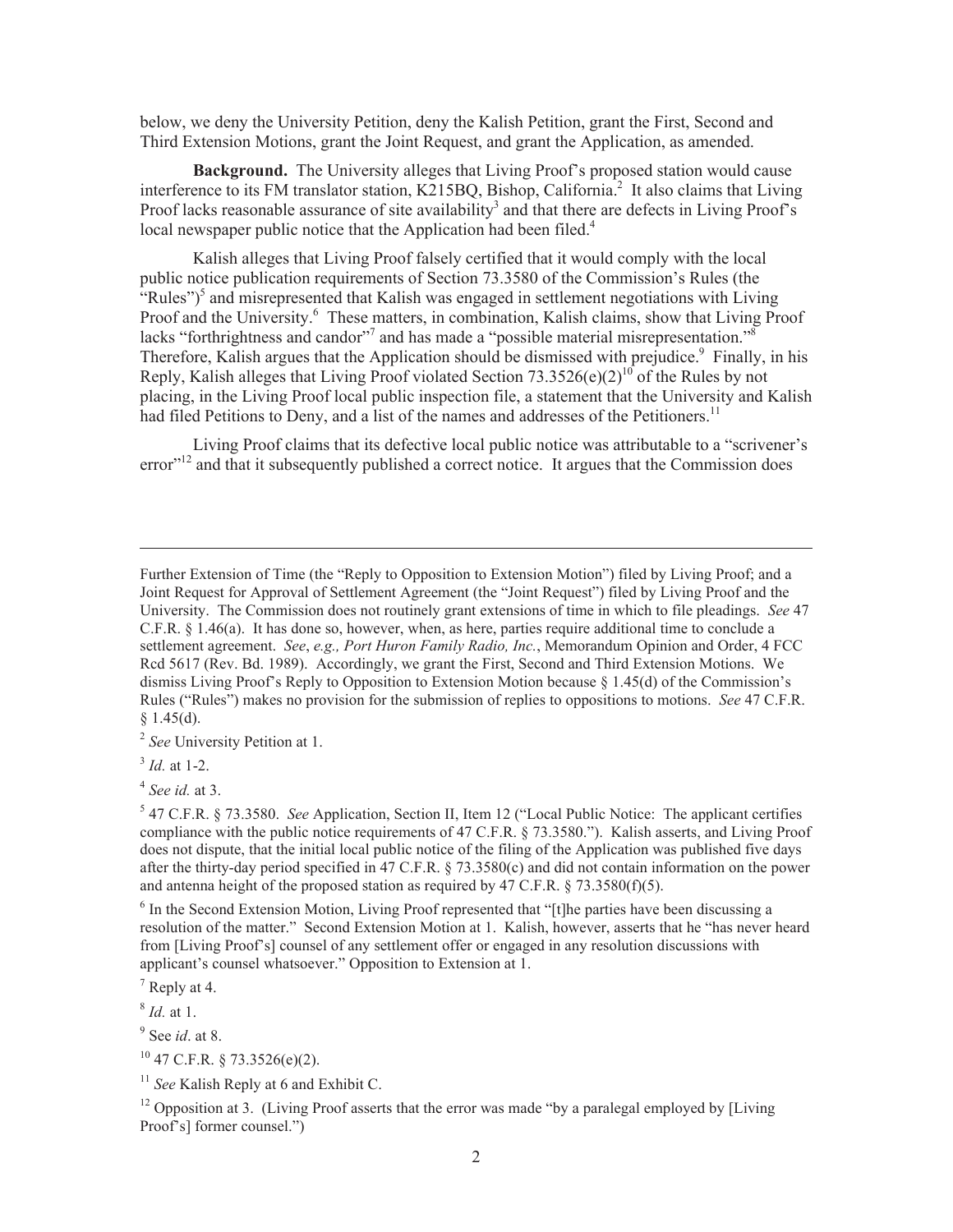not dismiss applications if local public notice is deficient; it only requires that the applicant publish a corrected notice and so advise the Commission.<sup>13</sup>

In their Joint Request, the University and Living Proof seek dismissal of the University Petition, approval of the Joint Request and grant of the Living Proof Application, as amended.<sup>14</sup> The amendment substitutes Channel 212 for the originally requested Channel 214 to avoid potential interference to the University's translator station.<sup>15</sup>

**Discussion**. We accept the Living Proof amendment to specify Channel 212 in lieu of Channel 214 and grant the Joint Request. The University and Living Proof have provided the requisite "no consideration," declarations<sup>16</sup> and assert that there are no longer any disputed matters that require resolution by the Commission.<sup>17</sup> Accordingly, as Living Proof and the University request, we are dismissing the University Petition. Nonetheless, we are obliged to consider the University Petition on its merits.<sup>18</sup>

SBA Network Services manages the transmitter site specified in the Living Proof application pursuant to a special use permit issued by the U. S. Forest Service (the "Forest Service"). The site is located on Mazourka Peak, a major electronics site, in the Inyo National Forest.<sup>19</sup> The University contends that Living Proof has not contacted the Forest Service, received "reasonable assurance" from the Forest Service that the proposed use of the site would be acceptable, or submitted the forms necessary to obtain permission to construct and operate a broadcast transmission system at the site.<sup>20</sup> In support of those allegations, the University provides a declaration from Michael Levine.<sup>21</sup>

Mr. Levine<sup>22</sup> recites that, at the request of Kalish, he contacted Forest Service Land Specialist, Frances Alvarado, who told Mr. Levine that "SBA was told that they had to submit a

<sup>15</sup> *See id.*

<sup>18</sup> *See Booth American Co*., Memorandum Opinion and Order, 58 FCC 2d 553, 554 (1976).

<sup>13</sup> *Id.* at 2 (citing *Helen Broadcasting Co. L.P.,* Memorandum Opinion and Order, 5 FCC Rcd 2829, 2830 (1990) ("Helen Broadcasting")).

<sup>&</sup>lt;sup>14</sup> *See* Joint Request at 2 and Exhibit A.

<sup>&</sup>lt;sup>16</sup> The parties to the agreement have provided declarations under penalty of perjury that neither party has received compensation, in excess of their reasonable and prudent expenses, in exchange for entering into the Joint Request. *See id.* at 2, Declaration of Daniel McClenaghan and Declaration of Daniel J. Klaich. *See also* 47 C.F.R. § 73.3588.

<sup>17</sup> *See* Joint Request at 2.

<sup>19</sup> *See id.* at 2 and Attachment 2.

<sup>&</sup>lt;sup>20</sup> *Id.* The Forest Service issues special use permits to "facility owners" at designated sub-sites. Facility owners, such as SBA, may lease tower space or land for a new tower to tenants. A prospective tenant may contact either the facility owner or the Forest Service (which then directs the prospective tenant to a facility owner). The facility owner is required to provide 30-day notice to other tenants at the site, and other facility owners, whenever it adds new frequencies at a site, either for itself or its tenants. *See id.*, Attachment 2, Ex. A (Mazourka Peak Communications Site Management Plan). The notification must be accompanied by Forest Service Form 2700-10. *Id.*

<sup>&</sup>lt;sup>21</sup> *See* University Petition at 2. According to the University, Mr. Levine believes that "an application by Living Proof to use the site would be denied." We note, however, that Mr. Levine makes no such statement in his declaration. He only opines that Living Proof's FCC application should be denied. *See id.* at Attachment 2.

<sup>22</sup> Mr. Levine states that he retired in 2004 as the Inyo National Forest Radio System Manager. *See* University Petition, Attachment 2 at 1.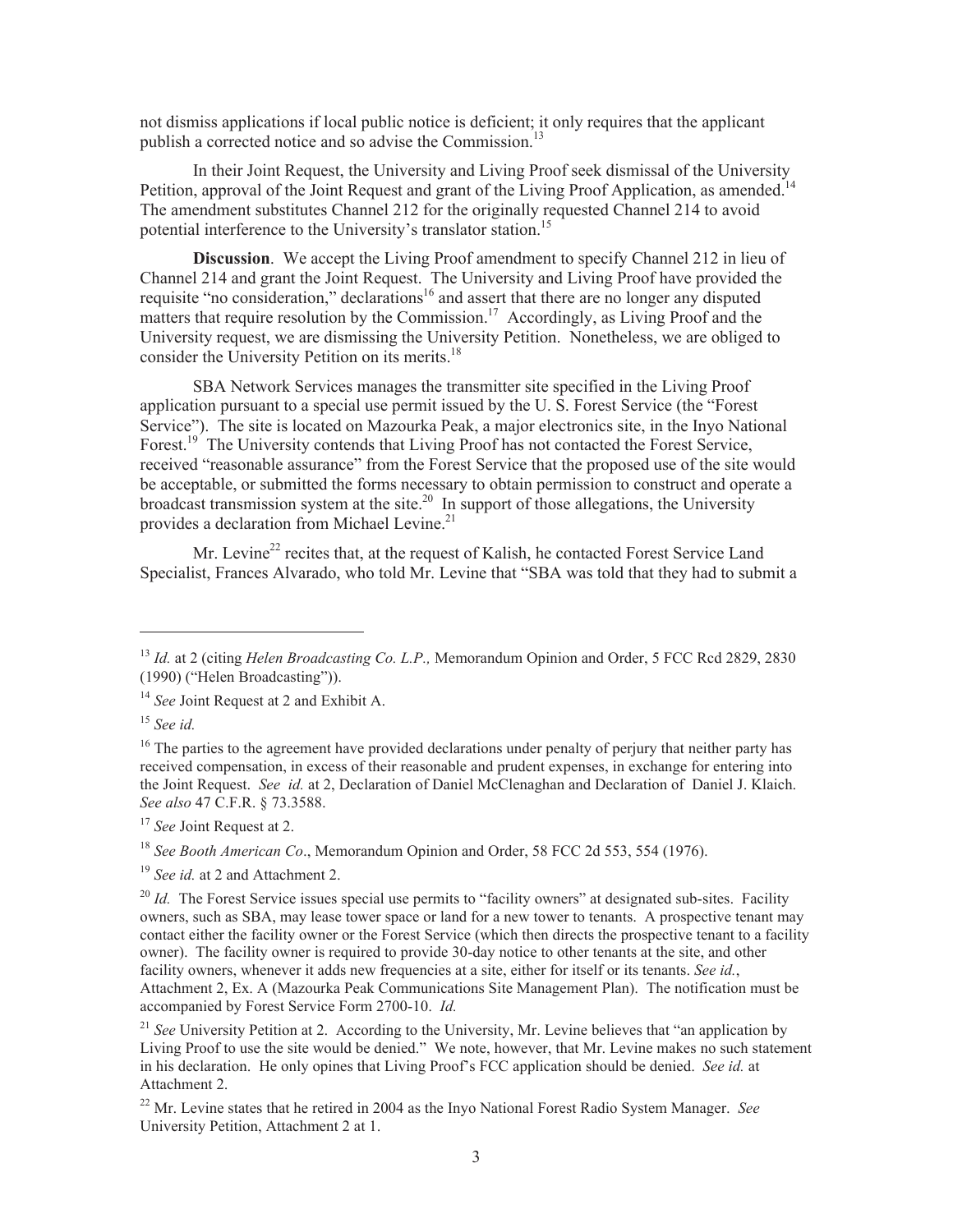[Form] 2700-10 to the Forest Service."<sup>23</sup> Mr. Levine states that "Frances Alvarado has not received any further phone calls or documentation from them."

The Declaration also states that Mr. Levine spoke to "State of California radio tech Sam Blum" and asked Mr. Blum "if he [Mr. Blum] or any of the state agencies received a [Form] 2700-10 for a potential new user at Mazourka Peak."<sup>24</sup> Mr. Levine claims that "the agencies" always forward this [the Form 2700-10] to their technicians."<sup>25</sup> Mr. Levine states that Mr. Blum told him that he [Mr. Blum] had not received the form and was unaware of "the potential new user."<sup>26</sup> Mr. Levine recites that he made the same inquiry of another technician who denied receiving "any information on a new user."<sup>27</sup> Finally, Mr. Levine claims that "the applicant and site manager by not following site management procedure, has [sic] not met the conditions of the Mazourka site plan and the application should be denied."<sup>28</sup>

Mr. Levine's declaration is primarily hearsay and cannot be credited for that reason.<sup>29</sup> Assuming, *arguendo*, however, that the information in the declaration is correct, the fact that SBA may not yet have notified other site tenants or submitted a completed Form 2700-10 to the Forest Service does not undercut Living Proof's reasonable assurances to its proposed site. The Commission generally assumes that applicants will be able to obtain local land use permits and has not typically required applicants to obtain, or apply for, advance approval from local land use authorities in order to certify, in their applications, that they have reasonable assurance of site availability.<sup>30</sup> Critically, the University has failed to show how SBA's alleged failure to initiate the process of notifying the Forest Service and site tenants of the Living Proof proposal puts in issue Living Proof's reasonable assurance of its proposed site. The Commission generally has designated site availability issues only where it has been shown that permits already had been, or likely would be, denied by local land use authorities.<sup>31</sup> The University has made no such

<sup>23</sup> *Id.*

<sup>24</sup> *Id.* at 3.

- <sup>25</sup> *Id.*
- <sup>26</sup> *Id*.
- <sup>27</sup> *Id.*

<sup>28</sup> *Id.*

<sup>29</sup> 47 U.S.C. § 309(d)(1). Section 309(d)(1) of the Communications Act of 1934, as amended (the "Act"), states, in pertinent part, that petitions to deny must be supported with an affidavit from a "person or persons with personal knowledge" of facts alleged in the petition. The University's declarant lacks personal knowledge of the status of Living Proof's proposed site. He relies, instead, on hearsay information he obtained in telephone conversations with others. Declarations that rely on hearsay are inadequate to support a petition to deny. *See, e.g.*, *Excellence in Education Network*, Memorandum Opinion and Order, 8 FCC Rcd 6269, 6272 n.9 (1993) ("an affidavit of a party attesting to another person's assertions . . . is hearsay and as such has no probative value under Section 309(d)").

<sup>30</sup> *See*, *e.g., Artichoke Broadcasting Corp.*, 10 FCC Rcd 12631, 12633 (1995) (rejecting "supposition or opinion" about whether zoning approval would be granted (citing *San Francisco Wireless Talking Machine Co., Inc*., 47 RR2d 889, 893-94 (1980) (site issue not added where applicant had not sought land use approval from various government agencies and may have difficulty in obtaining such approval); *W. Gordon Allen*, 13 RR 1120, 1122-23 (1956) (site issue not added where site was zoned residential and applicant had not sought variance); *Chronicle Publishing Co.*, 45 FCC 1545 1546 (Rev. Bd. 1964) (site issue not added where applicant had not applied for zoning change).

<sup>31</sup> *See Teton Broadcasting, L.P.*, Memorandum Opinion and Order, 1 FCC Rcd 518 (1986) (site issue added where petitioner showed that local zoning board had previously refused to approved the proposed site, that the board's composition had not changed, and that the board's chairman had provided an affidavit stating that the board would not reverse its decision); *El Camino Broadcasting Corp*., Memorandum Opinion and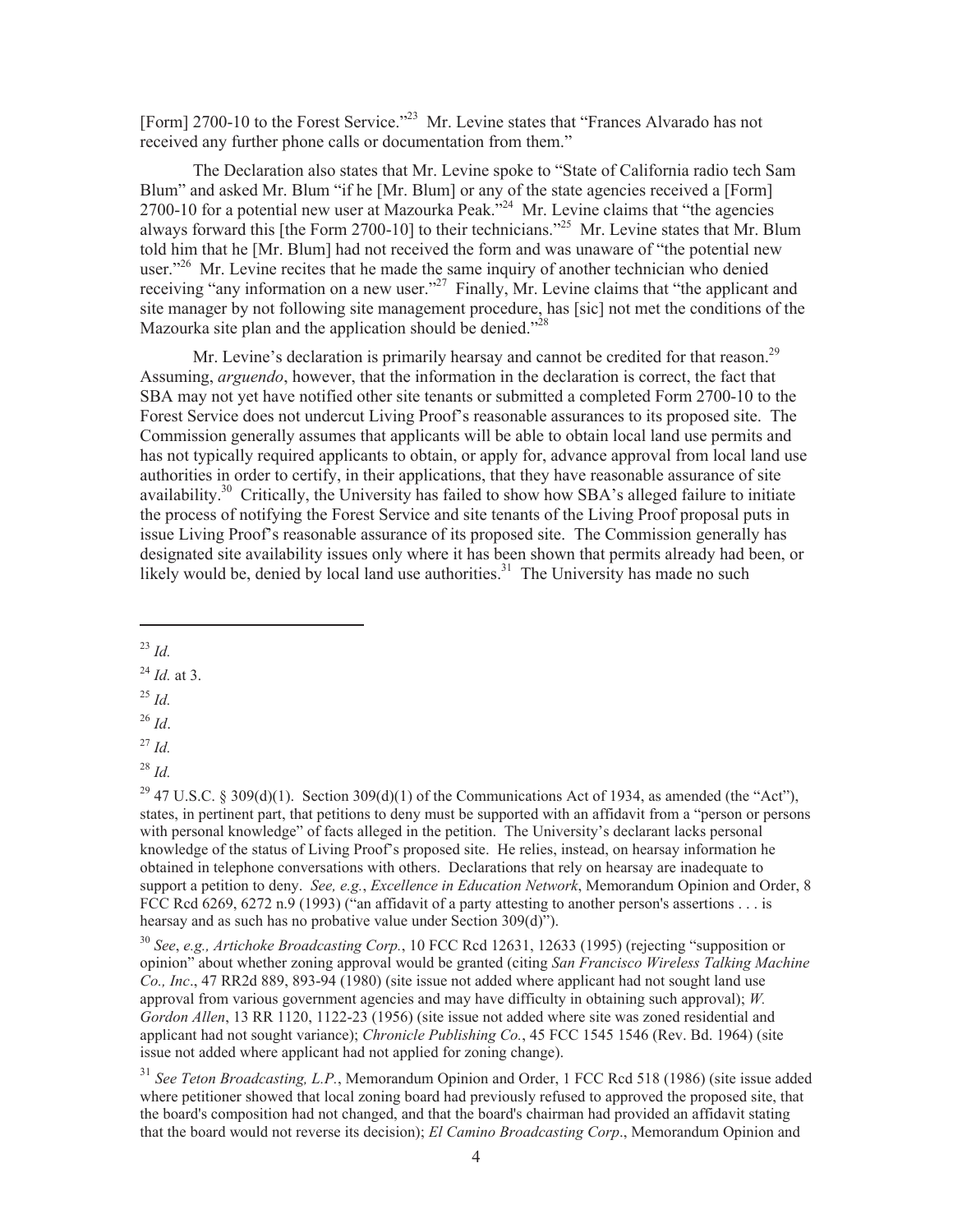showing. Thus, Mr. Levine's claim–that Living Proof and SBA have not followed "site management procedure"–is not sufficient to justify further inquiry into Living Proof's site assurances.<sup>32</sup> Accordingly, we find that the University has not established, *prima facie*, that Living Proof, at the time it filed its Application, did not have reasonable assurances of its site.

We also decline to consider Kalish's Reply to the extent that it also questions whether Living Proof has reasonable assurance of its proposed site.<sup>33</sup> Section 1.45(c) of the Rules<sup>34</sup> dictates that a "reply shall be limited to matters raised in the oppositions." Living Proof did not refer to site availability in its Opposition. Thus, Kalish is barred from raising that issue for the first time in his Reply. $35$ 

Both Kalish and the University challenged the sufficiency of Living Proof's local public notice.<sup>36</sup> However, we agree with Living Proof that the precedent established in *Helen Broadcasting* applies here. We are not persuaded by Kalish's attempt to distinguish that case on its facts. The holding in *Helen Broadcasting*–that inadvertently deficient local public notice may be remedied by publication of a correct notice–applies here notwithstanding the immaterial factual differences between the two cases.<sup>37</sup> As Living Proof did publish a corrected notice and has notified the Commission of its action, no Commission action is necessary.

With regard to Kalish's misrepresentation allegation, Living Proof's explanation of why its local public notice was deficient is plausible. Kalish has not shown, and we cannot perceive, any motive to misrepresent or intent to deceive<sup>38</sup> by Living Proof when it incorrectly certified, in its Application, that it had complied with the public notice requirements of Section 73.3580 of the Rules.<sup>39</sup> Moreover, we find that Living Proof's use of a tri-weekly, instead of daily, newspaper for publication of its local public notice substantially complied with Section 73.3580(c)(1)(iii) of the Rules.<sup>40</sup> Finally, even assuming, *arguendo*, that the Second Extension Motion incorrectly

 $34$  47 C.F.R.  $8$  1.45(c).

<sup>35</sup> Kalish's argument, which is based on Living Proof's lack of an executed lease agreement, is without merit. As explained *supra*, Living Proof was not required to have executed such a site lease or even initiated the Forest Service application process with SBA at the time the Application was filed.

<sup>36</sup> *See* University Petition at 2-3.

<sup>38</sup> *See Liberty Productions, L.P.,* Memorandum Opinion and Order, 16 FCC Rcd 12061, 12079-12080 (2001). ("To raise a substantial and material question of deceit, it is necessary to show that the statement was inaccurate or materially incomplete and that there was an intent to deceive."); *Fox River Broadcasting, Inc*., Order, 93 FCC 2d 127, 129 (1983) (same).

<sup>39</sup> Living Proof responded "yes" to FCC Form 340, Section I, line 12. ("Local Public Notice. Applicant certifies compliance with the public notice requirements of 47 C.F.R. Section 73.3580.")

<sup>40</sup> Section 73.3580(c)(1)(iii) of the Rules contemplates publication in either daily or weekly newspapers and thus makes no reference to the publication of notices in tri-weekly newspapers. The tri-weekly Inyo Register, which Living Proof used for its notice, is equivalent to a daily newspaper to the extent that it allows a notice to be published twice a week for two consecutive weeks within a three week period, as required by 47 C.F.R.  $\S$  73.3580(c)(1)(iii).

Order, 14 FCC 2d 361, 352-353 (1968) (site issue added where petitioner showed it had filed a similar permit request which had been denied by the local land use authority).

<sup>32</sup> *Cf. John Hutton Corp.*, Memorandum Opinion and Order, 27 FCC 2d 214, 215-216 (Rev. Bd. 1971) (site issue not added where petitioner offered affidavit of a local land use administrator, stating he was "pessimistic and discouraging" regarding ultimate zoning approval).

<sup>33</sup> *See* Reply at 9.

<sup>37</sup> *Helen Broadcasting*, 5 FCC Rcd at 2830.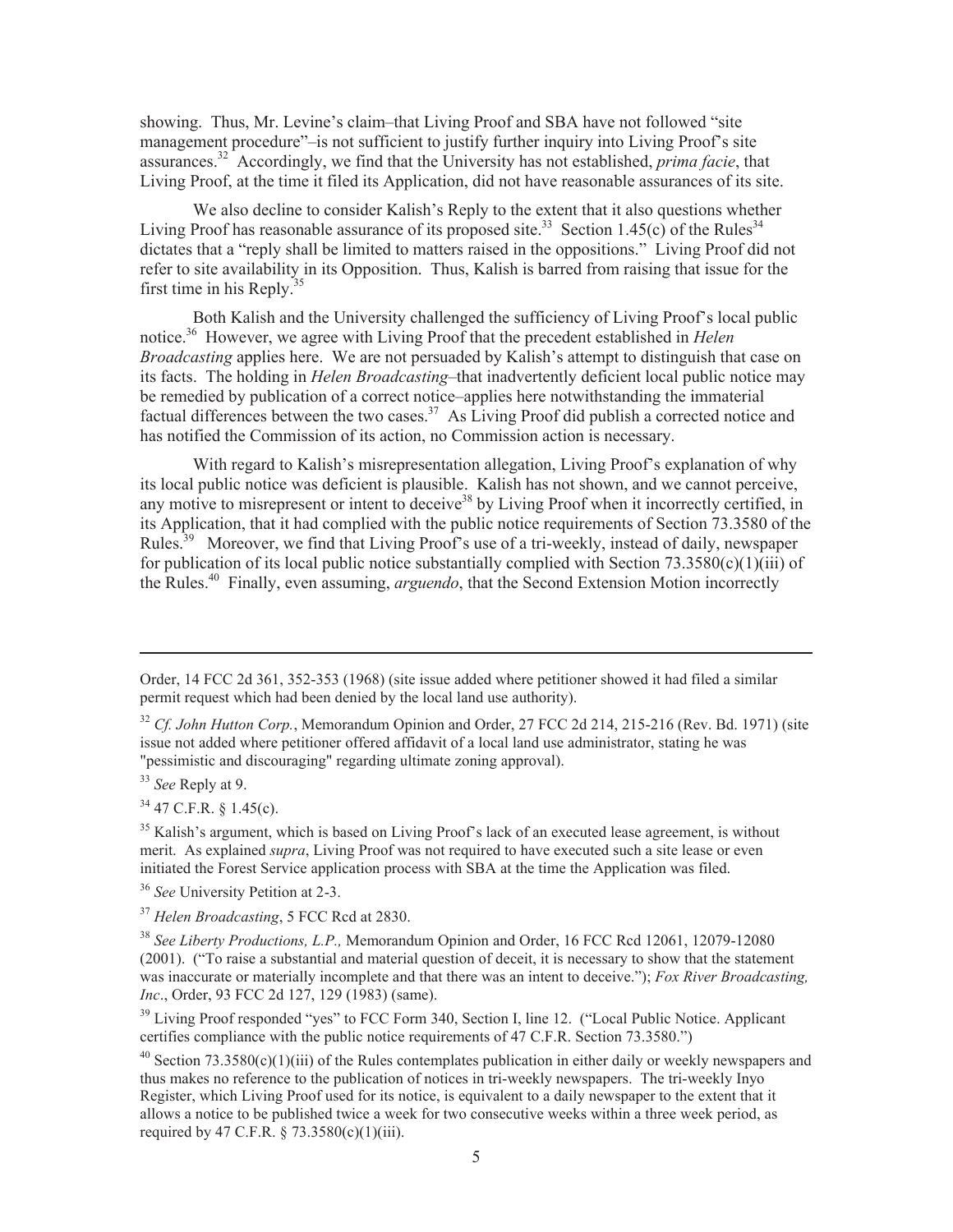implied that Kalish was a party to settlement discussions, such an implication, absent evidence of deceptive intent, does not rise to the level of misrepresentation and thus lacks legal significance.<sup>41</sup>

Kalish claims that Living Proof's public inspection file did not contain a statement that the Petitions to Deny had been filed or a list of the names and addresses of the petitioners.<sup>42</sup> This claim could not have been raised at an earlier stage of this proceeding.<sup>43</sup> Commission staff therefore afforded Living Proof an opportunity to respond to the allegation which we are considering as an objection to the Application. On May 5, 2008, Living Proof filed a response in which it (a) admitted the violation, (b) attributed it to inadvertence on the part of a Living Proof employee, and (c) stated that it placed the requisite information in its local public inspection file as soon as it became aware of the violation.<sup>44</sup>

Section  $73.3526$  of the Rules<sup>45</sup> serves the important purpose of "facilitating citizen monitoring of a station's operations and public interest performance, and fostering community involvement with local stations, thus helping to ensure that stations are responsive to the needs and interests of their local communities. In this regard, where lapses occur in maintaining the public file, neither the negligent acts or omissions of station employees or agents, nor the subsequent remedial actions undertaken by the licensee, excuse or nullify a licensee's rule violation."<sup>46</sup>

Section 503(b) of the Communications Act of 1934, as amended (the "Act") $47$  and Section 1.80(a) of the Rules<sup>48</sup> state that persons who willfully<sup>49</sup> or repeatedly<sup>50</sup> fail to comply with the provisions of the Act or the Rules are liable for forfeiture penalties. The Commission's Forfeiture Policy Statement<sup>51</sup> and Section 1.80 of the Rules set a base forfeiture amount of \$10,000 for public file violations.<sup>52</sup> In determining the appropriate forfeiture amount, if any, in the instant

<sup>44</sup> *See* Response to Informal Objection, May 5, 2008.

<sup>45</sup> 47 C.F.R. § 73.3526.

<sup>46</sup> *Citadel Broadcasting Co.*, Memorandum Opinion and Order and Notice of Apparent Liability, 22 FCC Rcd 7083, 7097 (2007).

<sup>47</sup> 47 U.S.C. § 305.

 $48$  47 C.F.R. § 1.80(a).

 $50$  Section 312(f)(1) of the Act defines "repeated" as "the commission or omission of [any] act more than once or, if such commission or omission is continuous, for more than one day." 47 U.S.C. § 312(f)(1). *See also Southern California*, 6 FCC Rcd at 4388 (applying this definition of "repeated" to Sections 312 and 503(b) of the Act).

<sup>51</sup> See Forfeiture Policy Statement and Amendment of Section 1.80(b) of the Rules to Incorporate the Forfeiture Guidelines, Report and Order, 12 FCC Rcd 17087, 17113-15 (1997), recon. denied 15 FCC Rcd 303 (1999).

<sup>52</sup> *See* 47 C.F.R. § 1.08(b)(4) (Note to Paragraph (b)(4): Guidelines for Assessing Forfeitures).

<sup>41</sup> *See supra* n.38.

<sup>42</sup> *See* 47 C.F.R. § 73.3526(e) ("[i]f petitions to deny are filed against the application, a statement that such a petition has been filed shall be maintained in the file together with the name and address of the party filing the petition.")

<sup>&</sup>lt;sup>43</sup> See 47 C.F.R. §§ 1.106(b)(2)(ii), 1.106(c)(1). (Petition for reconsideration acceptable when it "relies on facts unknown to the petitioner until after his last opportunity to present such matters which could not, through the exercise of ordinary diligence, have been learned prior to such opportunity.")

<sup>&</sup>lt;sup>49</sup> Section 312(f)(1) of the Act defines "willful" as "the conscious and deliberate commission or omission of [any] act, irrespective of any intent to violate" the law. 47 U.S.C. § 312(f)(1). The legislative history of Section 312(f)(1) of the Act clarifies that this definition of "willful" applies to Sections 312 and 503(b) of the Act, H.R. REP. No. 97-765, 51 (Conf. Rep.), and the Commission has so interpreted the terms in the Section 503(b) context. *See Southern California*, 6 FCC Rcd at 4387-88.